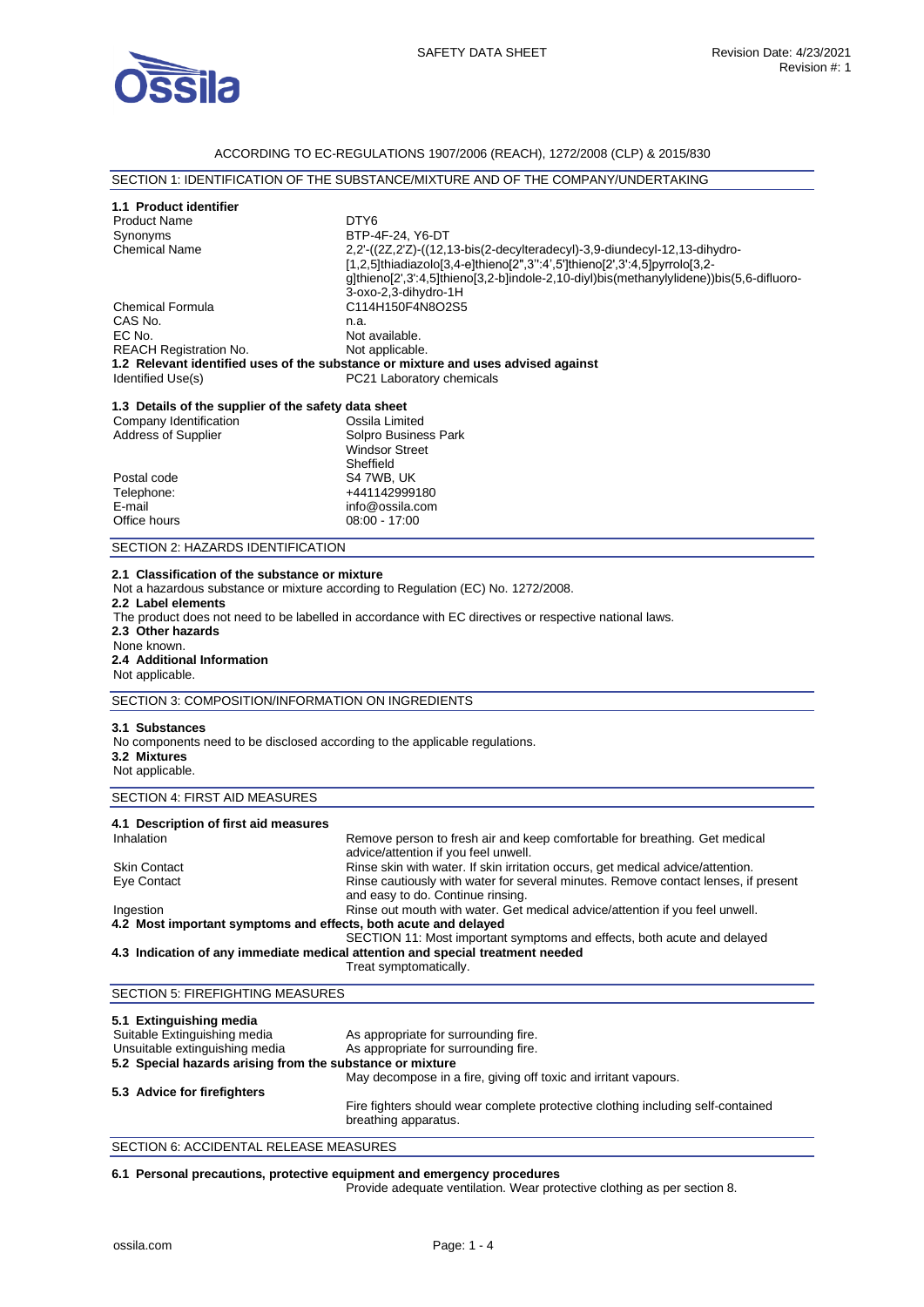

|              | 6.2 Environmental precautions                                    |                                                                                                                                                                                                              |
|--------------|------------------------------------------------------------------|--------------------------------------------------------------------------------------------------------------------------------------------------------------------------------------------------------------|
|              | 6.3 Methods and material for containment and cleaning up         | Avoid release to the environment.                                                                                                                                                                            |
|              |                                                                  | Sweep up spilled substance but avoid making dust. Use vacuum equipment for<br>collecting spilt materials, where practicable. Dispose of contents in accordance with<br>local, state or national legislation. |
|              | 6.4 Reference to other sections                                  | See Also Section 8, 13.                                                                                                                                                                                      |
|              |                                                                  |                                                                                                                                                                                                              |
|              | SECTION 7: HANDLING AND STORAGE                                  |                                                                                                                                                                                                              |
|              | 7.1 Precautions for safe handling                                |                                                                                                                                                                                                              |
|              |                                                                  | Avoid breathing dust/aerosols. Use only in a well-ventilated area. Wear protective<br>clothing as per section 8.                                                                                             |
|              | 7.2 Conditions for safe storage, including any incompatibilities |                                                                                                                                                                                                              |
|              | Storage temperature                                              | Store in a well-ventilated place. Keep container tightly closed.<br>Ambient.                                                                                                                                 |
| Storage life |                                                                  | Stable under normal conditions.                                                                                                                                                                              |
|              | Incompatible materials                                           | None known.                                                                                                                                                                                                  |
|              | 7.3 Specific end use(s)                                          | Not known. See Section: 1.2.                                                                                                                                                                                 |
|              | SECTION 8: EXPOSURE CONTROLS/PERSONAL PROTECTION                 |                                                                                                                                                                                                              |
|              |                                                                  |                                                                                                                                                                                                              |
|              | 8.1 Control parameters<br>8.1.1 Occupational Exposure Limits     |                                                                                                                                                                                                              |
|              |                                                                  | No Occupational Exposure Limit assigned.                                                                                                                                                                     |
|              | 8.2 Exposure controls<br>8.2.1. Appropriate engineering controls | Ensure adequate ventilation. A washing facility/water for eye and skin cleaning<br>purposes should be present.                                                                                               |
|              | 8.2.2. Personal protection equipment<br>Eye Protection           | Wear eye protection with side protection (EN166).                                                                                                                                                            |
|              | Skin protection                                                  | Wear protective clothing and gloves: Impervious gloves (EN 374).                                                                                                                                             |
|              | Respiratory protection                                           | Normally no personal respiratory protection is necessary.                                                                                                                                                    |
|              | Thermal hazards                                                  | None known.                                                                                                                                                                                                  |
|              |                                                                  | 8.2.3. Environmental Exposure Controls Avoid release to the environment.                                                                                                                                     |
|              | SECTION 9: PHYSICAL AND CHEMICAL PROPERTIES                      |                                                                                                                                                                                                              |
|              |                                                                  |                                                                                                                                                                                                              |

**9.1 Information on basic physical and chemical properties** 

| Appearance                              | Solid powder      |
|-----------------------------------------|-------------------|
|                                         | Colour: Dark blue |
| Odour                                   | Not known.        |
| Odour threshold                         | Not known.        |
| рH                                      | Not known.        |
| Melting point/freezing point            | Not known.        |
| Initial boiling point and boiling range | Not known.        |
| <b>Flash Point</b>                      | Not known.        |
| Evaporation rate                        | Not known.        |
| Flammability (solid, gas)               | Not known.        |
| Upper/lower flammability or explosive   | Not known.        |
| limits                                  |                   |
| Vapour pressure                         | Not known.        |
| Vapour density                          | Not known.        |
| Density (g/ml)                          | Not known.        |
| Relative density                        | Not known.        |
|                                         |                   |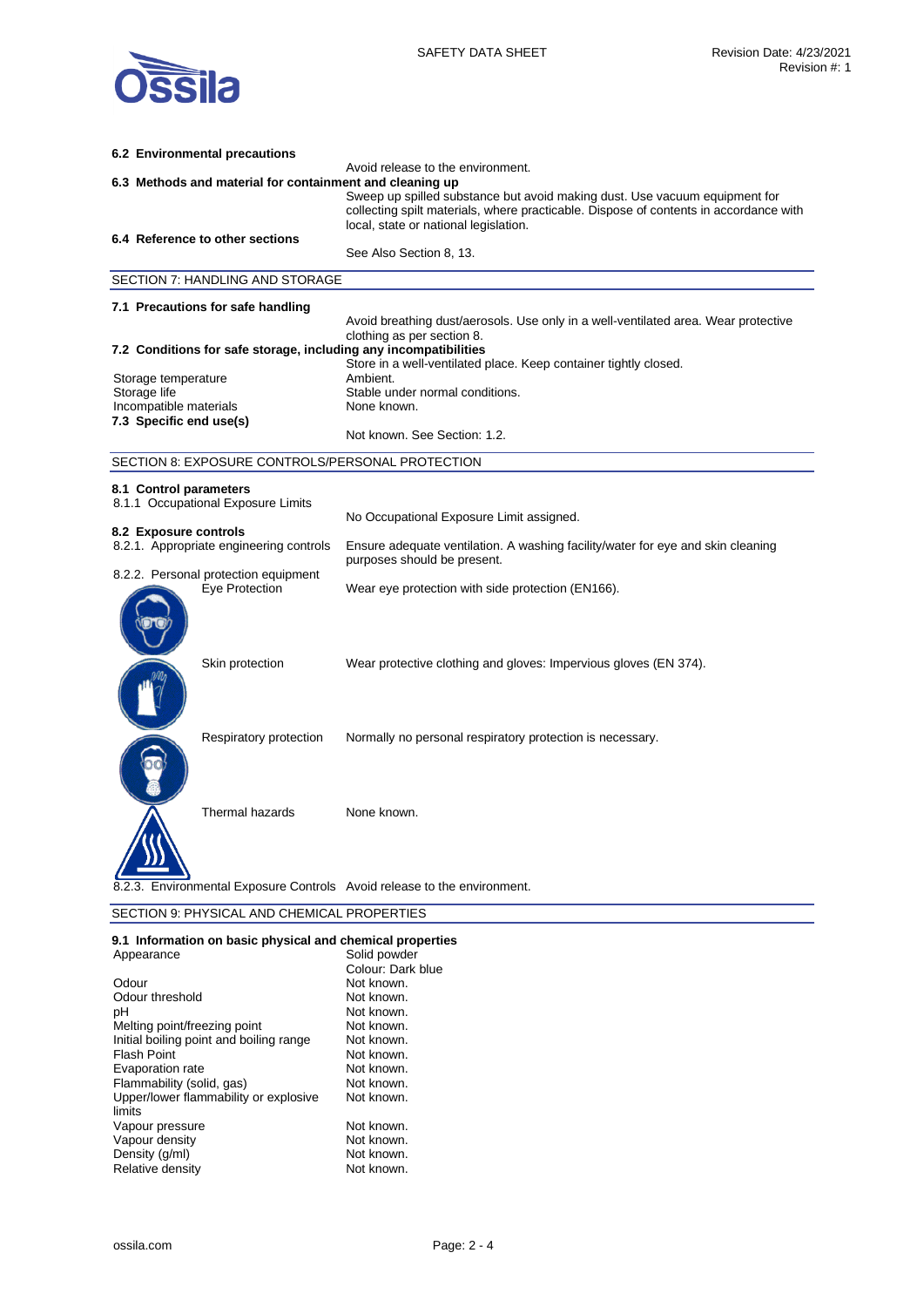

| Solubility(ies)                                                         | Solubility (Water): Not known.                                                       |  |
|-------------------------------------------------------------------------|--------------------------------------------------------------------------------------|--|
|                                                                         | Solubility (Other): Not known.                                                       |  |
| Partition coefficient: n-octanol/water                                  | Not known.                                                                           |  |
| Auto-ignition temperature                                               | Not known.                                                                           |  |
| Decomposition Temperature (°C)                                          | Not known.                                                                           |  |
| Viscosity<br><b>Explosive properties</b>                                | Not known.<br>Not known.                                                             |  |
| Oxidising properties                                                    | Not known.                                                                           |  |
| 9.2 Other information                                                   |                                                                                      |  |
|                                                                         | None.                                                                                |  |
| SECTION 10: STABILITY AND REACTIVITY                                    |                                                                                      |  |
|                                                                         |                                                                                      |  |
| 10.1 Reactivity                                                         | None anticipated.                                                                    |  |
| 10.2 Chemical Stability                                                 |                                                                                      |  |
|                                                                         | Stable under normal conditions.                                                      |  |
| 10.3 Possibility of hazardous reactions                                 |                                                                                      |  |
|                                                                         | Not known.                                                                           |  |
| 10.4 Conditions to avoid                                                | Not known.                                                                           |  |
| 10.5 Incompatible materials                                             |                                                                                      |  |
|                                                                         | Not known.                                                                           |  |
| 10.6 Hazardous decomposition products                                   |                                                                                      |  |
|                                                                         | No hazardous decomposition products known.                                           |  |
| SECTION 11: TOXICOLOGICAL INFORMATION                                   |                                                                                      |  |
|                                                                         |                                                                                      |  |
| 11.1 Information on toxicological effects<br>Acute toxicity - Ingestion | Not classified.                                                                      |  |
| Acute toxicity - Skin Contact                                           | Not classified.                                                                      |  |
| Acute toxicity - Inhalation                                             | Not classified.                                                                      |  |
| Skin corrosion/irritation                                               | Not classified.                                                                      |  |
| Serious eye damage/irritation                                           | Not classified.                                                                      |  |
| Skin sensitization data                                                 | Not classified.                                                                      |  |
| Respiratory sensitization data                                          | Not classified.                                                                      |  |
| Germ cell mutagenicity                                                  | Not classified.                                                                      |  |
| Carcinogenicity                                                         | Not classified.                                                                      |  |
| Reproductive toxicity                                                   | Not classified.                                                                      |  |
| Lactation                                                               | Not classified.                                                                      |  |
| STOT - single exposure                                                  | Not classified.<br>Not classified.                                                   |  |
| STOT - repeated exposure<br>Aspiration hazard                           | Not classified.                                                                      |  |
| 11.2 Other information                                                  |                                                                                      |  |
|                                                                         | Not known.                                                                           |  |
| SECTION 12: ECOLOGICAL INFORMATION                                      |                                                                                      |  |
|                                                                         |                                                                                      |  |
| 12.1 Toxicity<br>Toxicity - Aquatic invertebrates                       | Not known.                                                                           |  |
| Toxicity - Fish                                                         | Not known.                                                                           |  |
| Toxicity - Algae                                                        | Not known.                                                                           |  |
| Toxicity - Sediment Compartment                                         | Not classified.                                                                      |  |
| <b>Toxicity - Terrestrial Compartment</b>                               | Not classified.                                                                      |  |
| 12.2 Persistence and Degradation                                        |                                                                                      |  |
|                                                                         | Not known.                                                                           |  |
| 12.3 Bioaccumulative potential                                          |                                                                                      |  |
| 12.4 Mobility in soil                                                   | Not known.                                                                           |  |
|                                                                         | Not known.                                                                           |  |
| 12.5 Results of PBT and vPvB assessment                                 |                                                                                      |  |
|                                                                         | Not known.                                                                           |  |
| 12.6 Other adverse effects                                              |                                                                                      |  |
|                                                                         | Not known.                                                                           |  |
| SECTION 13: DISPOSAL CONSIDERATIONS                                     |                                                                                      |  |
| 13.1 Waste treatment methods                                            |                                                                                      |  |
|                                                                         | Dispose of contents in accordance with local, state or national legislation. Recycle |  |
|                                                                         | only completely emptied packaging. Normal disposal is via incineration operated by   |  |

Disposal should be in accordance with local, state or national legislation.

an accredited disposal contractor. Send to a licensed recycler, reclaimer or

**13.2 Additional Information** 

incinerator.